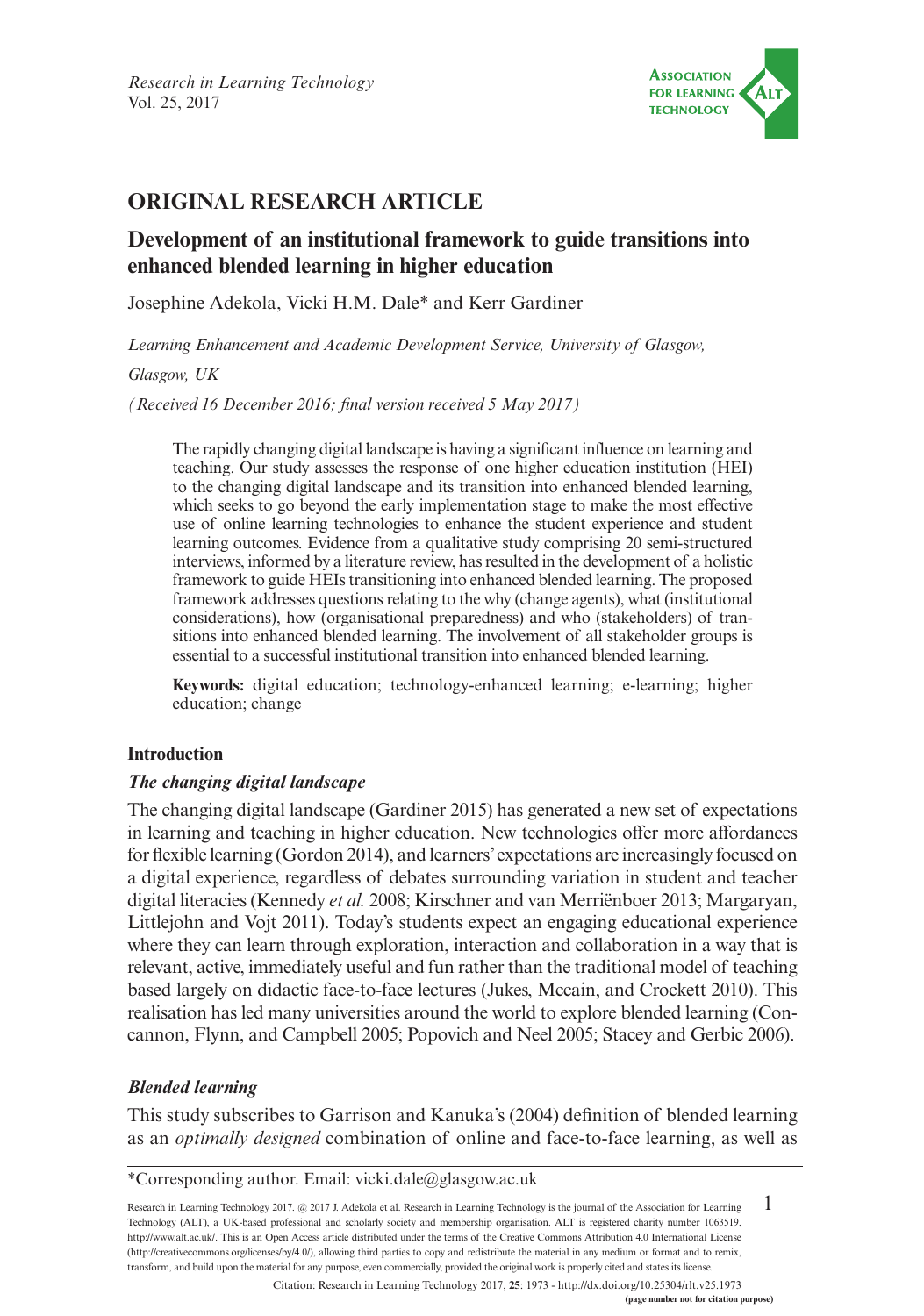Graham, Woodfield and Harrison's (2013) assertion that true blended learning is not an optional add-on, but actually results in a reduction of face-to-face contact time. Blended learning may be differentiated from e-learning in that the latter is concerned only with computer-based or online learning and does not include the on-campus experience of face-to-face learning. A blended approach can support deep and meaningful learning (Garrison and Kanuka 2004). However, many institutions are at the initial stages of blended learning adoption according to Graham, Woodfield, and Harrison (2013): awareness/exploration (Stage 1), or adoption/early implementation (Stage 2). The third stage; mature implementation/growth, is what we would refer to as enhanced blended learning.

While there is increasing awareness of blended learning, only a few studies provide direction for HEIs looking to transition into enhanced blended learning (Graham, Woodfield, and Harrison 2013; Halverson *et al.* 2012; Marshall 2011). Marshall (2011) argues that there is too little evidence of critical self-reflection needed to bring about the required organisational change for an enhanced learning environment. According to him, overreliance on early adopters is one of the reasons HEIs fail to produce the enabling environment for a wider technology uptake at an institutional level. An institutional level vision, direction and energy is required for a successful strategic transition (Taylor and Newton 2013).

### *Existing e-learning frameworks*

Khan's (2005) octagonal framework introduced eight dimensions in relation to the design, delivery, implementation and evaluation of e-learning: pedagogical, technological, interface design, evaluation, management, resource support, ethical and institutional. In his framework, *Pedagogy* relates to teaching and the learning needs of e-learners, especially the relationship between the content of the course and appropriate methods of delivery to enable learners to achieve the learning objectives. *Technology* concerns technological infrastructure, hardware and software; the learning environment and the tools used for delivery. *Interface design* includes elements such as page and site design, content design, navigation and accessibility; however, this aspect may be considered too specific within the broader context of institutional transitions to enhanced blended learning (although accessibility is an ethical requirement). *Evaluation* is the North American term for assessment of learners, which we would place under pedagogy. *Management* relates to people, process and product, that is, the management team, management of e-learning content delivery and the e-learning environment. *Resource support* considers different types of resources (offline and online) that are available for learners. *Ethics* encompasses issues such as social and cultural diversity, the digital divide and [n]etiquette. *Institution* relates to the preparedness of the organisation in terms of administrative and academic affairs, for example, organisation and change, policy, faculty and staff support, and student services.

The e-Learning Planning Framework (eLPF) is an alternative online tool that enables schools and teachers to evaluate their e-learning capability and consider community engagement with digital learning (Te Kete Ipurangi n.d.). The framework identifies five dimensions that must work hand-in-hand for an institution to sustain its e-capability development over time. *Leadership and strategic direction* includes the school's vision, leadership of e-learning and strategic planning. *Learning and teaching*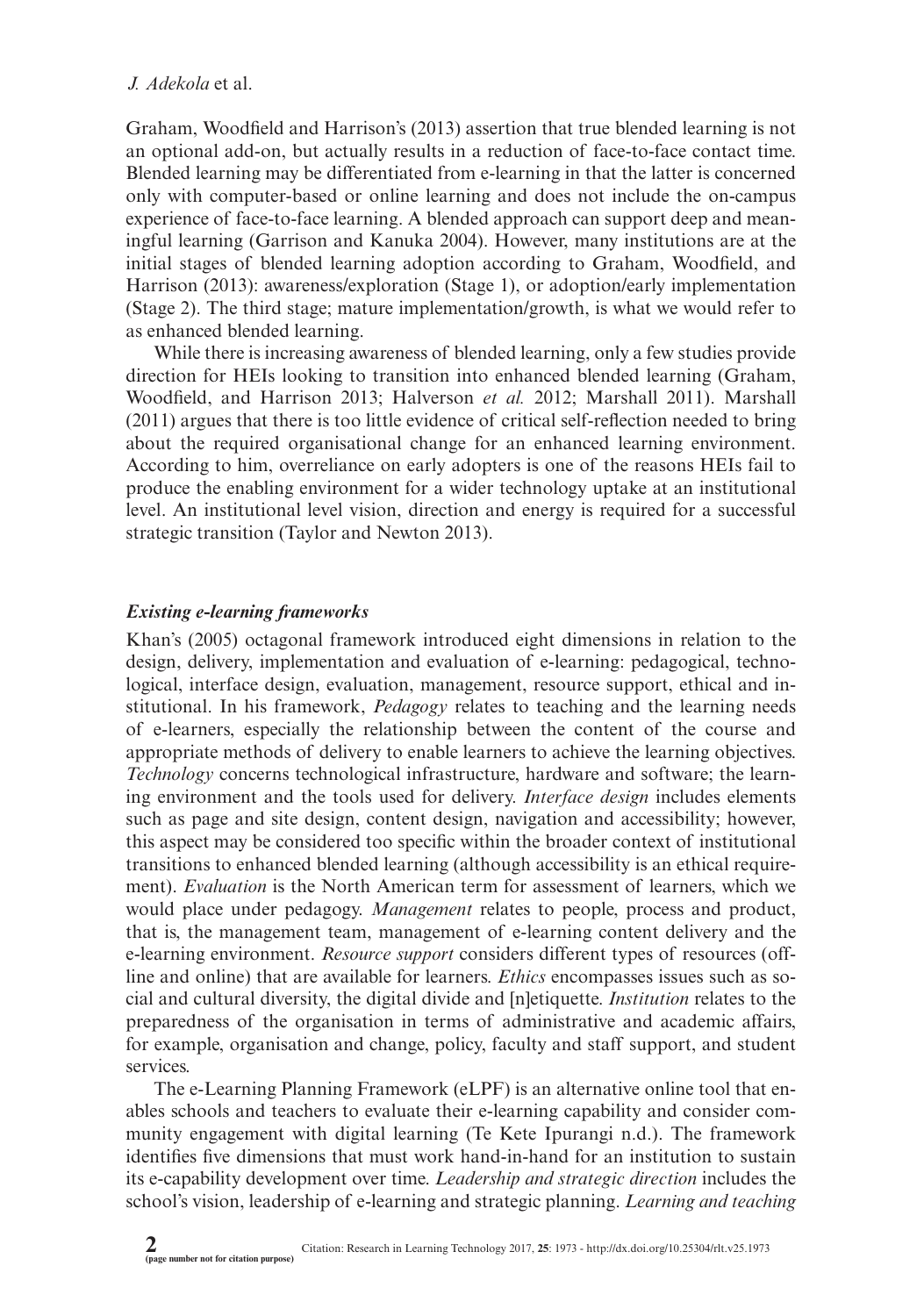includes curriculum, learning areas, digital citizenship, pedagogy and assessment. *Professional learning* encompasses learning communities and e-learning inquiry. *Technologies and infrastructure* includes tools and technologies, technical support and procurement. The fifth dimension, *beyond the classroom,* looks at how schools can engage with the local community in promoting digital learning.

Using a case studies approach to consider blended learning in the United States, Graham, Woodfield, and Harrison (2013) developed a Blended Learning Adoption Framework. The framework offered a tripartite model for the institutional adoption and implementation of blended learning in higher education; looking first at *Strategy* (purpose, advocacy, implementation, definition and policy) then *Structure* (governance, models, scheduling and evaluation) and finally *Support* (technical, pedagogical and incentives). Growing clarity, collaboration and investment in all dimensions were associated with effective transitions towards mature implementation and growth, or enhanced blended learning dimensions were associated with effective transitions.

These overlapping frameworks provide useful guidance for institutions moving to enhance their e-learning or blended learning provision; however, Khan's framework fails to address the infrastructure needs of a distributed campus and, like Te Kete Ipurangi's framework, concentrates exclusively on e-learning. The Blended Learning Adoption Framework was based on interviews with senior administrators but did not incorporate the views of teachers or student representatives. It has been argued elsewhere (Marshall 2011) that for educational strategy to be effective and efficient it ought to include all stakeholders.

#### *Aim of this study*

Given the limitations of existing frameworks, the study provided an opportunity to develop a holistic framework to guide institutional transitions into enhanced blended learning, in the context of UK higher education, informed by the views and experiences of a range of stakeholders.

#### **Methodology**

#### *Research context*

The University of Glasgow's (UofG) (2015) institutional strategy outlines the centrality of new technologies in enhancing learning and teaching. Substantial investment has been made in the institution's provision for blended learning, through its digital learning spaces and accompanying physical infrastructure including technology-enabled active learning (TEAL) spaces. Strategic, institutionally funded projects are expanding the provision of online distance and blended offerings, supported by the targeted recruitment of learning technologists and staff development provision. Within Graham, Woodfield, and Harrison's (2013) blended learning adoption framework, the university can be said to be at the early implementation level. In 2014, the authors received funding by the Quality Assurance Agency (QAA) Scotland, to explore the current enhancement theme of 'student transitions'. This provided the opportunity to use UofG as a case study to investigate student, staff and institutional transitions into enhanced blended learning. This article focuses on the institution's transition. Student experiences of transitions to blended learning are explored in a separate article (Adekola *et al.* 2017).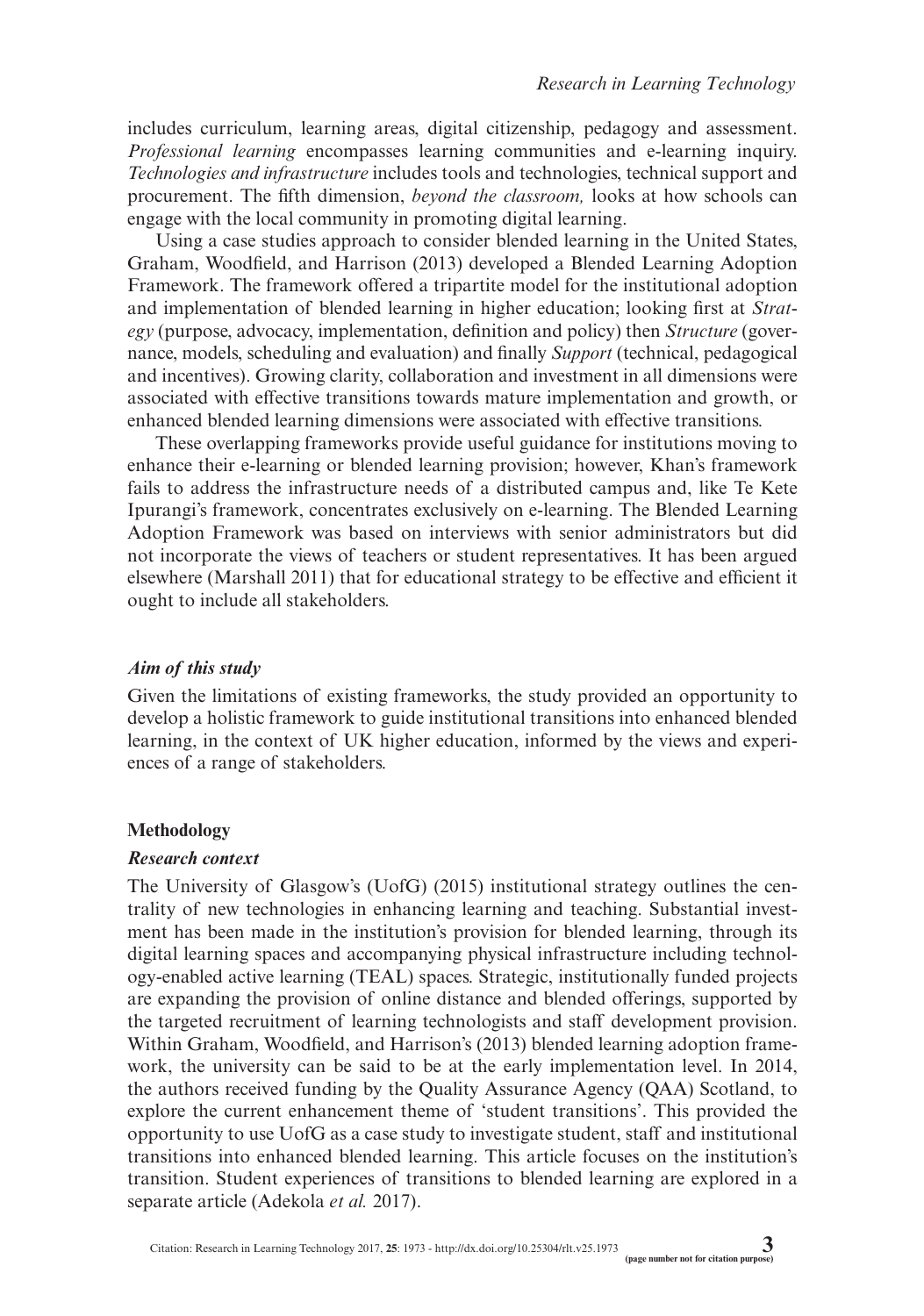## *Research questions*

In its broadest sense, this study was underpinned by research questions designed to investigate institutional motivations, benefits, challenges and barriers to enhanced blended learning, support required to overcome the challenges and barriers, and the perceived role of stakeholders in blended learning. The detailed motivations, benefits, challenges/barriers and enablers will be reported in a separate article. However, as will be explained in the findings, what emerged from the study, in terms of overall themes, was a deeper understanding of key considerations for HEIs looking to transition into enhanced blended learning.

## *Research methods*

Semi-structured interviews were conducted and recorded by researcher JA with 20 participants from across the institution. A list of representative questions are included as Appendix 1. Participants were identified through purposive sampling based on their engagement with, and experience of, blended learning. Members of senior management and heads of services, teachers, learning technologists and a member of the Student Representatives Council were directly invited to take part. The student representative was the formal representative for learning and teaching across the institution and attended all relevant education committees; therefore, they were considered well placed to comment on student needs with regard to blended learning. Appendix 2 serves as a key to the numbers accompanying each quote in the results section, according to role. Participants were asked to reflect on their individual views and experiences of transitions to enhanced blended learning. Semi-structured interviews were chosen as they enable a degree of conformity with regard to data collection from all participants while allowing for specific issues to be raised by individual participants (Cohen and Crabtree 2006). The interview recordings were sent to a professional transcription company and the resulting transcripts reviewed by researcher JA for accuracy. The study was reviewed and approved by the University's College of Social Sciences Research Ethics Committee.

## *Data analysis*

Researchers JA and VHD used thematic analysis as defined by Braun and Clarke (2006), in such as way as to make no epistemological or ontological assumptions, and mainly in an inductive manner. Transcripts were read through, coded, codes grouped into categories and emerging 'themes' identified. However, our analysis was also informed through engagement with appropriate literature (prior to and in parallel with interview data collection), including peer-reviewed journal articles, books, conference presentations and non-peer-reviewed reports. This allowed us to situate our findings in relation to the existing evidence base. Two of the researchers (JA and VHD) independently coded the interview transcripts (JA manually on paper, and VHD first manually on paper and then importing the data into NVivo) and negotiated a consensus, collaboratively verifying the codes and categories against the original interview data, our interpretation being informed by the prior and ongoing literature review. The results presented here represent key themes, around drivers for enhanced blended learning, institutional considerations, organisational readiness and stakeholders' roles.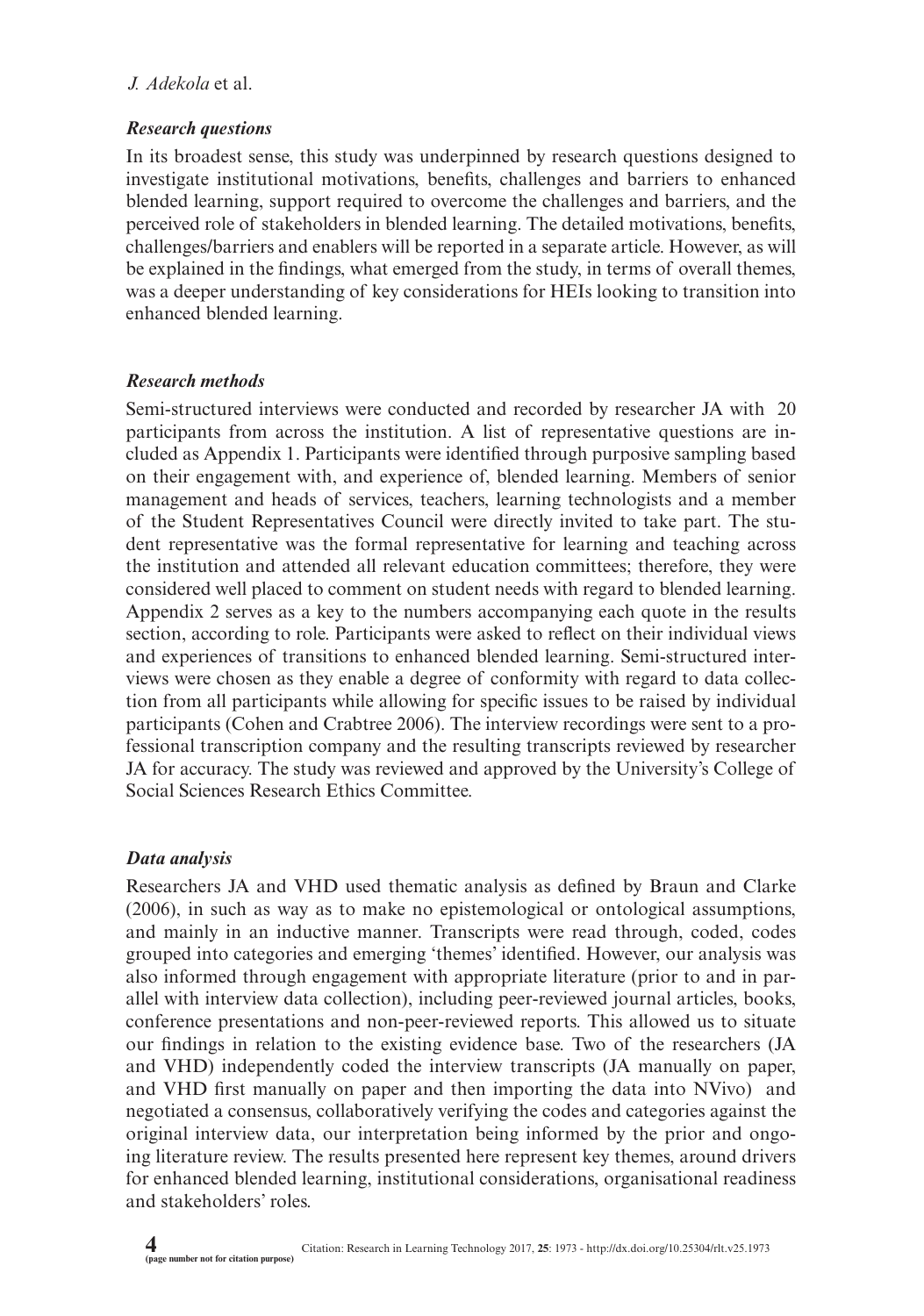## **Results**

While the original study sought to address specific research questions as indicated above, out of this work emerged an understanding of key drivers or change agents, institutional considerations or support needs, processes to facilitate institutional alignment of stakeholders and an understanding of stakeholder roles in this new digital landscape of blended learning. These overall themes form the basis of the resulting framework. These are represented in Figure 1.

## *Key drivers*

Sector-level key drivers were identified and categorised as the changing digital landscape, stakeholders' expectations of HE, internationalisation, and quality assurance and enhancement (Table 1). One of the key messages that emerged from the study was the need for HEIs to meet the demands of this evolving digital landscape. Technology is increasingly seen as part of everyday life and its enhanced use in education is expected. The internet and rise of social media have widened access to education (sometimes at no cost to the learner, e.g., through Massive Open Online Courses [MOOCs]) without needing to be based physically at an institution. For an institution to stay competitive in this globalised world, its presence in the online space is essential. There was also attention to the issue of internationalisation as institutions have become aware of the increasing importance for education to have global relevance



## Figure 1. Holistic framework to support effective institutional transitions into enhanced blended learning.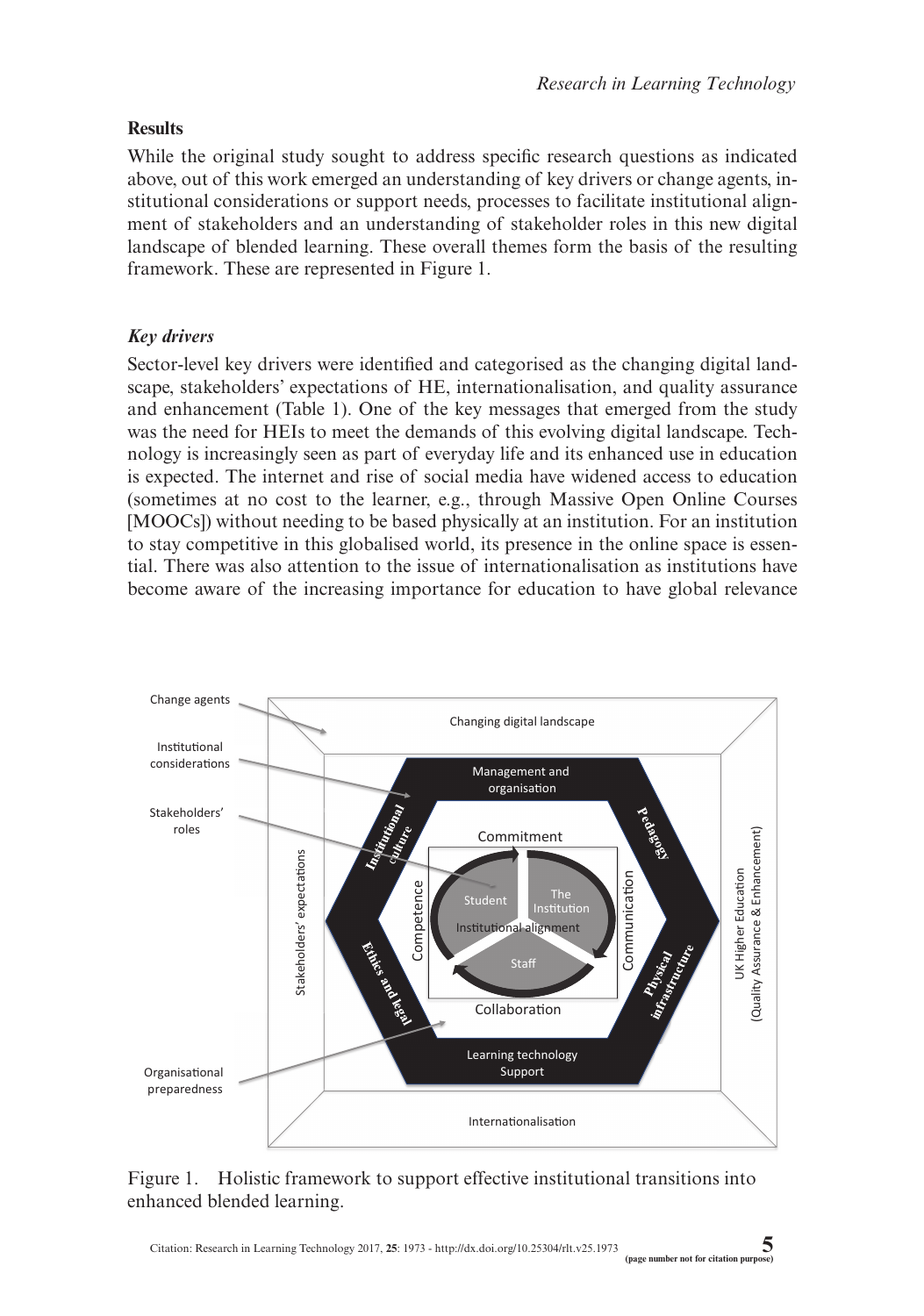| Theme                                | Illustrative quotes                                                                                                                                                                                                                                                                                                                                                                                                                                                                                                                                                                                                        |
|--------------------------------------|----------------------------------------------------------------------------------------------------------------------------------------------------------------------------------------------------------------------------------------------------------------------------------------------------------------------------------------------------------------------------------------------------------------------------------------------------------------------------------------------------------------------------------------------------------------------------------------------------------------------------|
| Changing digital<br>landscape        | • 'We live in this technology-rich environment. It's no longer good<br>enough just to say we'll put in technology if it enhances. You've got<br>to think about the landscape you inhabit and make sure that you're<br>making the appropriate tools for that landscape and you're not using<br>last century's tools'. (#2).<br>• Technology in general, is embedded into our lives, and therefore, it's                                                                                                                                                                                                                     |
| Stakeholders<br>expectations         | now become part of our way that we learn, as well'. (#14)<br>• T think there's a general perception that students are becoming<br>more and more used to doing everything online, and used to being<br>able to do all sorts of things on their laptop or their phone or their<br>tablet or whatever, on the move as well, and that it would be good<br>for them or good for us, rather, if we could offer that kind of ser-<br>vice'. $(\#20)$ .<br>• The students themselves, because they're obviously very used to                                                                                                       |
| Internationalisation                 | technology now'. $(\#5)$<br>• 'We will have the opportunity in the future to look at connecting<br>cohorts of students who are studying for the same degrees but in<br>different parts of the world  we can have that cultural engagement<br>in that learning space'. $(\#18)$<br>• The need to expand into these emerging markets, places like China                                                                                                                                                                                                                                                                      |
| Quality assurance<br>and enhancement | and India, to deliver the education that these people want but possi-<br>bly physically can't access'. $(\#10)$<br>• I think key considerations for me are the quality of the student ex-<br>perience and the viability of the approach [The] quality of the stu-<br>dent experience is paramount'. (#18)<br>• 'For me the whole process that the University of Glasgow is going<br>through at the moment around blended and online learning, it's a<br>learning experience for us as an institution. And we need to be very<br>careful about how we measure that and what lessons we take from<br>that as well'. $(\#13)$ |

Table 1. Narratives around key drivers for change.

while reaching out to an international audience. Furthermore, UK HE policies and standards, such as those devised by the QAA, were seen to regulate the academic community and the standards of higher education, ensuring an optimal student learning experience.

## *Support needs and recommendation of good practice*

The findings from the interviews, shown in Table 2, map to six dimensions of institutional considerations. These findings allow realignment of Khan's (2005) octagonal e-learning framework to the context of our present study to include a campus-based, UK HE setting. The six dimensions that our study evidenced include *physical infrastructure*, *learning technology support*, *pedagogy*, *management and organisation*, *institutional culture*, and *ethical/legal*. These are detailed in Figure 2 with representative quotes in Table 2.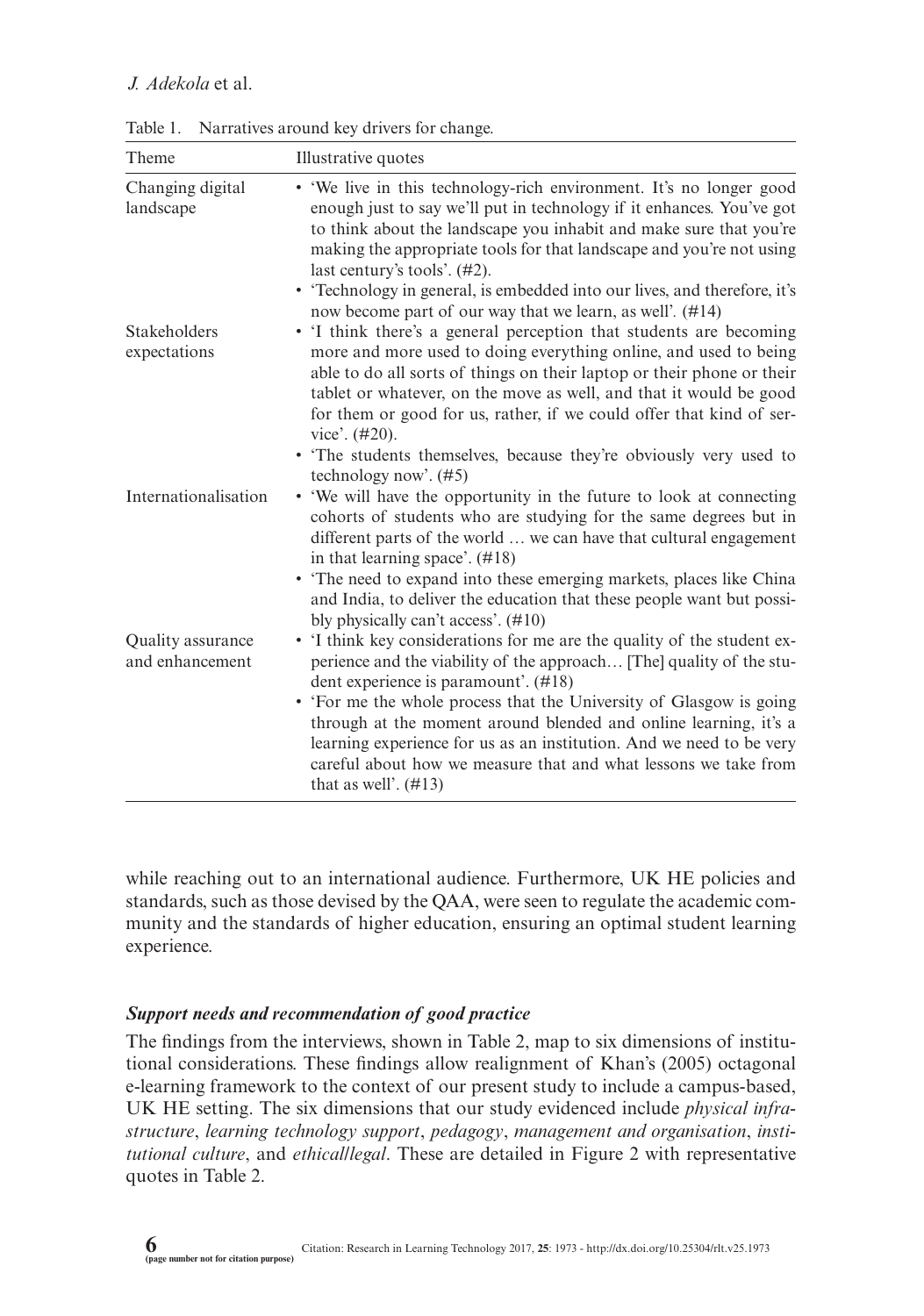Table 2. Narratives around support requirements and institutional considerations.

| Themes                         | Illustrative quotes                                                                                                                                                                                                                                                                                                                                                                                                                                                                                                                                                                                                                                                                                                                                                                                                                                                                                                                                                                                               |
|--------------------------------|-------------------------------------------------------------------------------------------------------------------------------------------------------------------------------------------------------------------------------------------------------------------------------------------------------------------------------------------------------------------------------------------------------------------------------------------------------------------------------------------------------------------------------------------------------------------------------------------------------------------------------------------------------------------------------------------------------------------------------------------------------------------------------------------------------------------------------------------------------------------------------------------------------------------------------------------------------------------------------------------------------------------|
| Physical<br>infrastructure     | • 'We'll be looking at the way we repurpose learning spaces, so that these<br>learning spaces will be suitable for the kind of learning that is now<br>becoming pervasive through technology-enhanced learning and teach-<br>ing, particularly collaborative learning spaces, we'll be building more<br>of those. We will want students to be able to go into those spaces and<br>havea flipped classroom experience or a technology-enhanced learn-<br>ing and teaching experience in that space'. (#18)<br>• 'Well, what's working well in terms of the library building as a whole<br>is that we have enough space to be able to zone it, so that on the lower<br>floors, and we're about to refurbish level two and it will become even<br>more a flexible learning space  So on the lower floors of the library we<br>have it coded green, which means that students can  there's no silence<br>policy at all on these floors. So the students are allowed to talk, to work<br>together in groups'. $(\#17)$ |
| Learning                       | • 'I think it's got to continue to invest in a level of centred support but                                                                                                                                                                                                                                                                                                                                                                                                                                                                                                                                                                                                                                                                                                                                                                                                                                                                                                                                       |
| technology                     | also to encourage schools and colleges to take a joined up approach                                                                                                                                                                                                                                                                                                                                                                                                                                                                                                                                                                                                                                                                                                                                                                                                                                                                                                                                               |
| support                        | and have local support which is specialised, and not just think that it's<br>IT support'. $(#2)$                                                                                                                                                                                                                                                                                                                                                                                                                                                                                                                                                                                                                                                                                                                                                                                                                                                                                                                  |
|                                | • 'Making sure we have the resources, by which I mean the IT infrastruc-<br>ture, the software, the learning technology staff who support academic<br>staff and staff training'. $(\#17)$                                                                                                                                                                                                                                                                                                                                                                                                                                                                                                                                                                                                                                                                                                                                                                                                                         |
| Pedagogy                       | • 'The research on learning and pedagogy comes from western contexts<br>That's very valuable research, but it doesn't seem to work as well with<br>my Chinese students  Perhaps western students would embrace that<br>uncertainty, because in the real world, you need to show skills that you<br>can handle uncertainty  However, I'm wrong with Chinese students,<br>because their real world in China and the Chinese workplace, they are<br>being quite prescriptive. So what am I equipping them for?'. (#12)<br>• 'I have seen many examples of the use of technology for the sake of<br>technology, where there's been no real benefit either to the educator or<br>to the student, and for me any evolution of technology enhanced learn-<br>ing has to actually be led by the pedagogy and the learning requirement<br>rather than the technology'. (#18)                                                                                                                                               |
| Management and<br>organisation | • The leadership  I think that's a key driver'. $(\#1)$<br>• 'I think that [the institution] already rewards and recognises people<br>who are innovative within the promotions criteria and the reward and<br>recognition sort of criteria, but probably more could be done to make<br>it easy for people to evidence their innovation. I think probably allow-<br>ing staff some protected time for scholarship, including scholarship<br>within technology and innovation. I think that needs to be built into the<br>workload model  It's doing a lot in that area, but it needs to do<br>more'. (#19)                                                                                                                                                                                                                                                                                                                                                                                                         |
| Institutional<br>culture       | • 'Senior management have to have a willingness to try and also because<br>it is quite new, we are going into new territory with a lot of technology,<br>there has to be a willingness to fail. There has to be a willingness to say<br>"we'll give it a go and if it doesn't work we'll learn from that and move<br>on." There cannot be a fear of change because if there's a fear of failure<br>then nothing will ever change'. (#5)<br>• 'Mindset, yes, it's culture, mindset, it's the world views that people have<br>about teaching and learning, and that is a fundamental challenge'. (#3)                                                                                                                                                                                                                                                                                                                                                                                                               |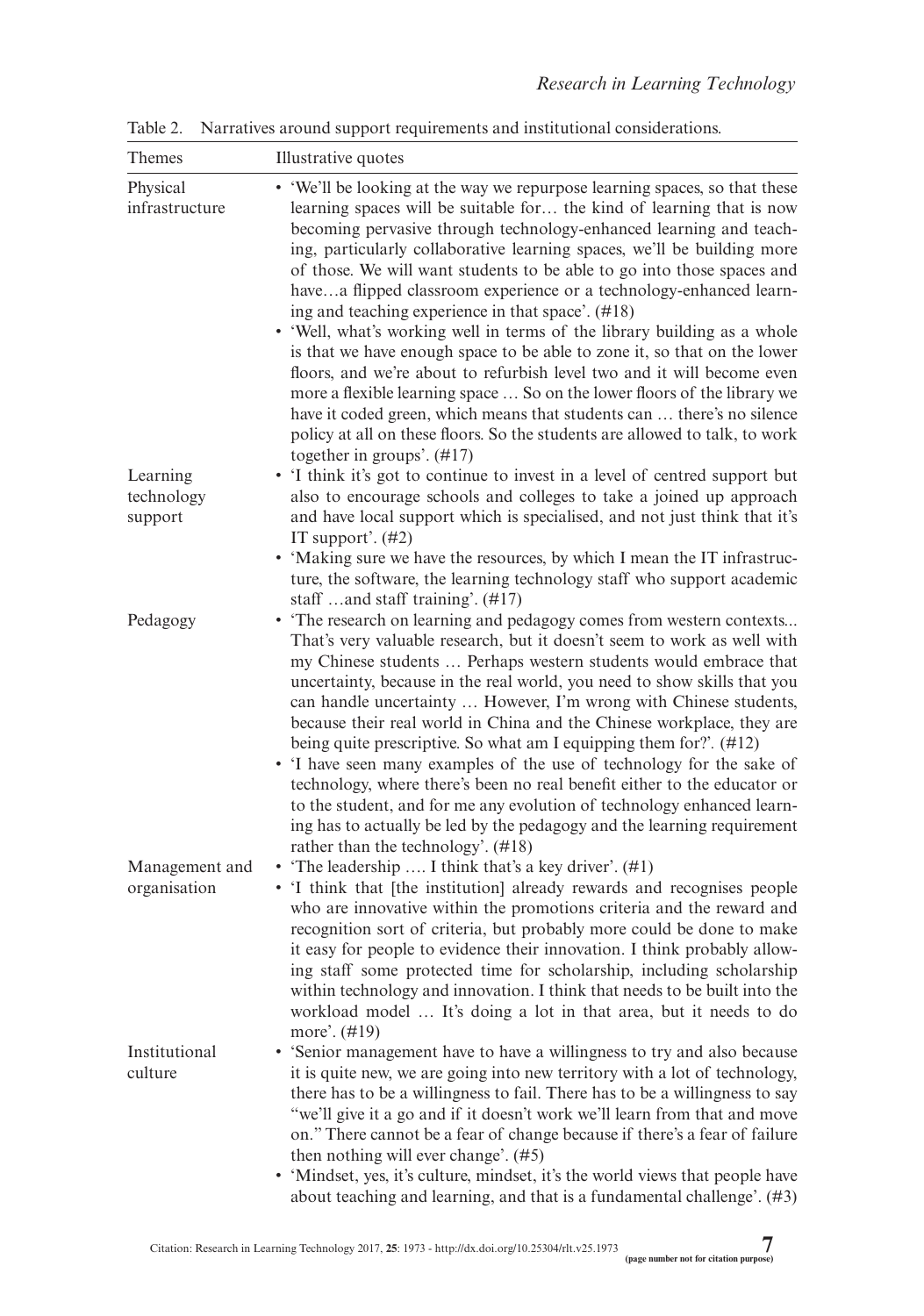#### Table 2. (*Continued*)

| <b>Themes</b> | Illustrative quotes                                                                                                                                                                                                                                                                                                                                                                                                  |
|---------------|----------------------------------------------------------------------------------------------------------------------------------------------------------------------------------------------------------------------------------------------------------------------------------------------------------------------------------------------------------------------------------------------------------------------|
| Ethics/legal  | • 'Bring your own device is quite a big hot topic at the moment and it's<br>probably to an extent how universities are tending to be going. If I have<br>100 students in a lecture  and I tell them to bring their own device.<br>there might be one student there who doesn't have their own device be-<br>cause they don't want to use technology or they don't have the money to<br>buy the technology'. $(\#13)$ |
|               | • T'm sure there are legal ones [challenges], particularly around copy-<br>right,  If you're starting to create stuff that's online, taking images<br>from the internet is a breach of copyright, so we are really into some<br>very thorny legal issues'. $(#3)$                                                                                                                                                    |



Figure 2. Institutional considerations for enhanced blended learning.

## *Physical infrastructure*

A key finding from the interviews was the fact that learning environments include physical aspects (flexible learning spaces and connectivity) and virtual spaces (virtual learning environment, digital libraries) and that there is a need to repurpose learning spaces to support a blended environment, with the library taking a lead in piloting flexible learning spaces.

## *Learning technology support*

Additional learning technology support was seen as essential in order to cater for varying levels of digital literacy among staff within the changing digital landscape.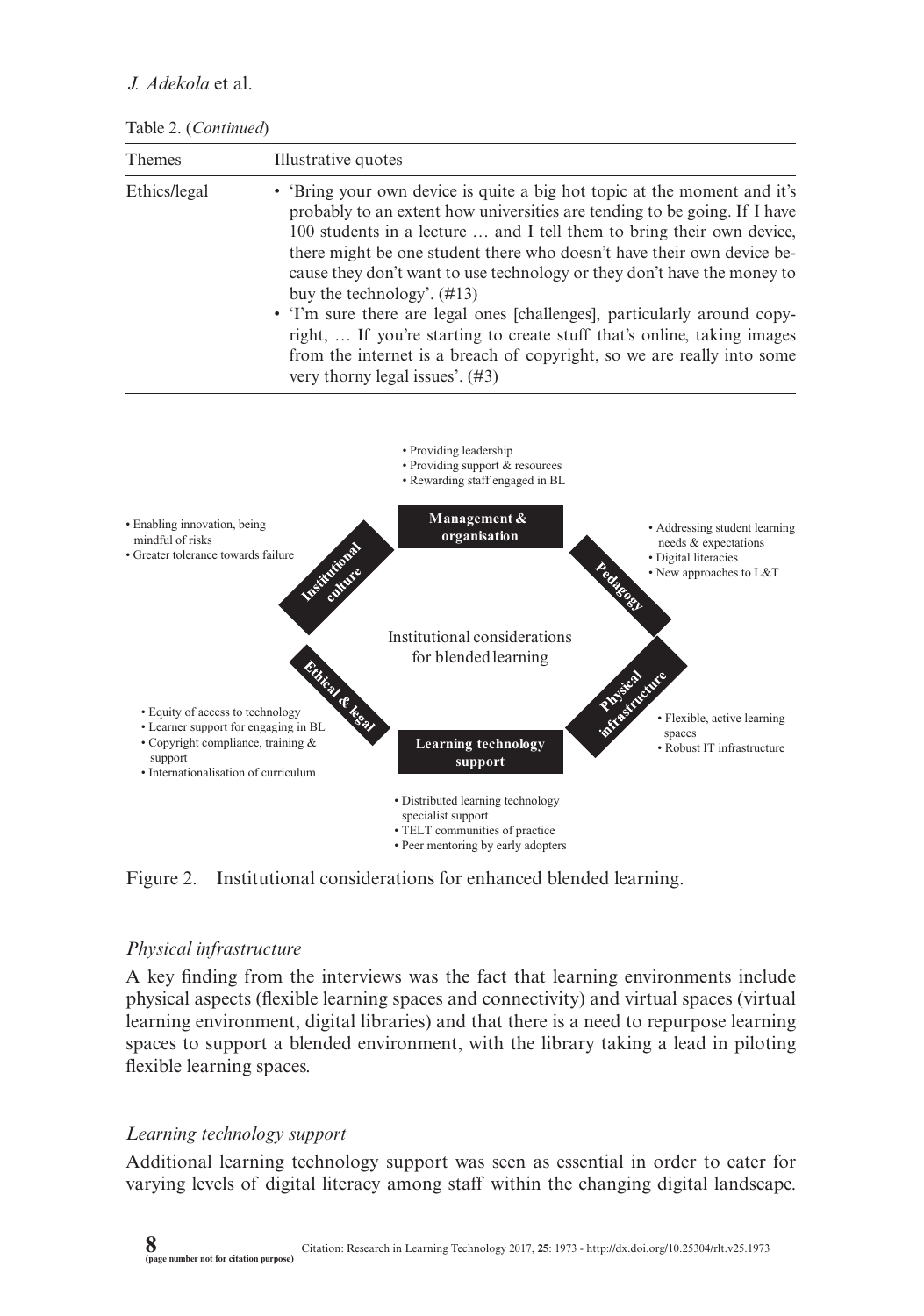Central and distributed learning technology support, peer mentoring by early adopters, support through technology-enhanced learning and teaching (TELT) communities of practice (at school, college, institution and sector levels) and access to local equipment were all viewed as important.

#### *Pedagogy*

Participants viewed pedagogical considerations as essential, especially around the need to conceptualise new models of learning and teaching, addressing student learning needs and expectations including those of diverse cohorts, and constructive alignment of assessment with intended learning outcomes and learning activities. However, the data suggest that the institution needs to be cautious in applying 'Western' pedagogies to international student cohorts with different cultural expectations around learning and teaching and different workplace cultures; student transitions need to be supported. Providing evidence for the increased use of blended learning was also considered important; there was a sense that technology is often viewed as the solution to an undefined 'problem' and so concentrating on student learning remains paramount.

### *Management and organisation*

Participants emphasised the role of senior management in articulating vision to provide leadership by informing strategy, providing support and resources, allowing staff autonomy while encouraging buy-in, and recognising and rewarding staff for engaging in blended learning. The study revealed the need for clear linkage between high-level strategy and operational delivery at a local level, requiring communication across the institution. A tension between research and teaching in relation to promotion criteria and staff workload was seen to require a reassessment of how staff effort is recognised and rewarded, as well as creating time in the staff workload for teaching innovation.

## *Institutional culture*

Despite the clear support from senior management for innovation in learning and teaching, it was suggested by some participants that the institutional culture needs to evolve to embrace a greater tolerance to failure as part of this transition to greater blended learning, although this approach needs to be carefully managed. Developments in relation to all dimensions of blended learning were seen to be enabled within a responsive and progressive institutional culture regarding the adoption of new technologies for learning and teaching.

## *Ethical/legal*

Data relating to the ethical aspects suggested the need to consider the accessibility of learning technology for students with disabilities, equity of access to devices among learners, internationalisation of the curriculum, and ensuring adequate learner support. From a legal perspective, copyright compliance, training and support was regarded as a requirement to overcome risks around breaching copyright, and to set a good example to students with regards to attributing ownership.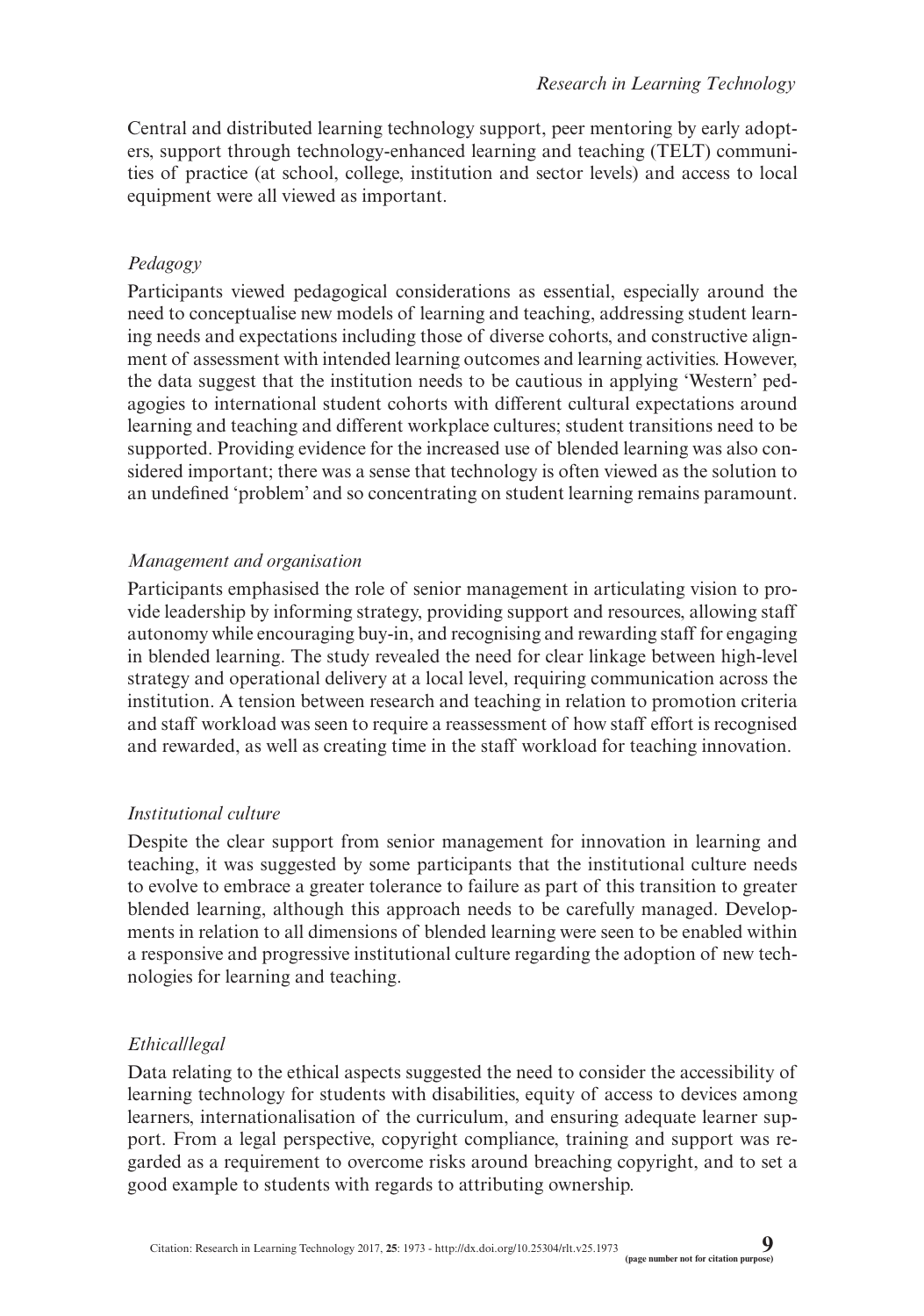## *Organisational preparedness for change*

This aspect of our study is largely derived from the literature review, in particular Reasons (1993), cited by Fischbacher-Smith (2016), who notes that in order to ensure effective organisational change management, there must organisational commitment, competence and awareness. Based on the outcomes of our study, we divided 'awareness' into communication and collaboration, to reflect the need for ongoing dialogue and partnership working between stakeholders (Table 3).

## *Stakeholder roles*

Table 4 details participant narratives around stakeholder roles, derived from the interview data. Teachers involved in blended learning were largely regarded as facilitators of student learning, encouraging critical thinking and problem-solving. Students were considered as co-producers of knowledge, expected to take responsibility for their own learning. Senior management were regarded to have an enabling role in terms of providing resources and opportunities for blended learning and staff development.

Table 3. Narratives around effective institutional change management process.

| Themes        | Illustrative quotes                                                                                                                                                                                                                                                                                                                                                                                                                                                                                                                                                                                                             |
|---------------|---------------------------------------------------------------------------------------------------------------------------------------------------------------------------------------------------------------------------------------------------------------------------------------------------------------------------------------------------------------------------------------------------------------------------------------------------------------------------------------------------------------------------------------------------------------------------------------------------------------------------------|
| Competence    | • 'It's all about competence, yes, competence and confidence  those two<br>should go hand in hand  I know for myself I'm very confident using,<br>for example, video software, but there's also the competence about un-<br>derstanding copyright, so for example, I've made up videos that were put<br>onto iTunes U, but I have to be aware of the copyright issues and make<br>sure I have permission for all the different photographs and so on, and<br>sometimes that gets lost in the circle'. (#5)<br>• 'There is lack of technical competence of staff so we would need to be<br>trained'. $(#3)$                      |
| Commitment    | • 'Senior management have to have a commitment to encouraging change<br>but also having robust policies in place to say, okay, well, for us to do that<br>what are the issues that may come up and how can we solve them?'. $(#5)$<br>• 'How can they show commitment? Well, just by enabling the people that<br>teach to do the best that they can towards blended learning, to provide the<br>right support, training, the right tools for people that are providing this<br>material, so that students can engage with it. And also to take on board<br>what students think because, ultimately, they're the consumer'. (#4) |
| Communication | 'My experience at Glasgow is that there is quite strong dialogue, evi-<br>٠<br>denced by the learning and teaching strategic consultation, the e-learning<br>strategic consultation, the e-learning and teaching hub consultation<br>there's a lot of consultation going on'. $(#2)$<br>• 'We need to set that direction, but we do it in consultation with our col-<br>leagues, and we make sure that again developing the vision, is a vision that<br>our colleagues can buy into'. (#18)                                                                                                                                     |
| Collaboration | • I think we might also need to be much more collaborative in terms of<br>teaching and learning'. $(\#3)$<br>• 'Being open to working collaboratively, generally, as an institution, and<br>also encouraging staff in the institution to work across disciplines, within<br>disciplines with one another, sharing information, going down the open<br>resources route, possibly, is going to be beneficial to the institution'. $(#4)$                                                                                                                                                                                          |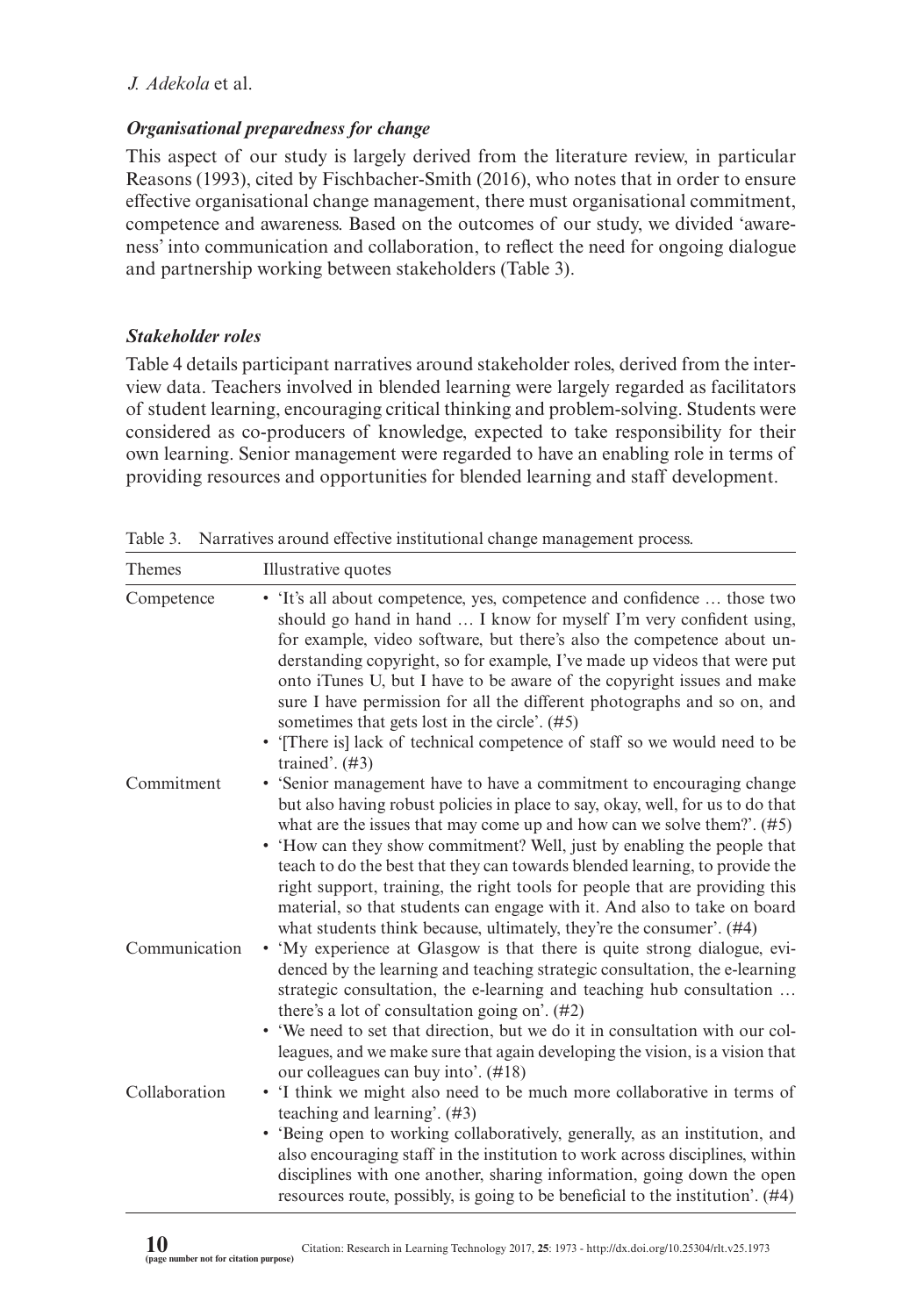| <b>Themes</b>                          | Illustrative quotes                                                                                                                                                                                                                                                                                                                                                                                                                                                                                                                                                                                                                                                                                                                                                                                                                                                                                  |
|----------------------------------------|------------------------------------------------------------------------------------------------------------------------------------------------------------------------------------------------------------------------------------------------------------------------------------------------------------------------------------------------------------------------------------------------------------------------------------------------------------------------------------------------------------------------------------------------------------------------------------------------------------------------------------------------------------------------------------------------------------------------------------------------------------------------------------------------------------------------------------------------------------------------------------------------------|
| Teacher as facilitators<br>of learning | • The teacher's role in blended learning is the same as in fully online<br>or fully face-to-face learning; it's about scaffolding and building<br>that environment where the students will actually learn  what I<br>do see overall is an increasing co-creation type activity'. $(#3)$<br>• In my particular experience, I don't necessarily see myself as a<br>teacher. I'm a facilitator. It's the students who are doing the learn-<br>ing. I'm just facilitating that'. (#5)                                                                                                                                                                                                                                                                                                                                                                                                                    |
| Student as co-creators<br>of knowledge | • The same role that they play if they're in the classroom, which is<br>to some extent a co-producer of knowledge, because the dialogue,<br>whether it's electronically mediated or face to face, it's still about<br>how we understand, how we shape knowledge, how we interpret<br>it, how we apply it'. $(#7)$<br>Students have a really important role to play, and I'm not sure<br>they appreciate what that role is  It's our responsibility to make<br>this role very explicit to them. So we're working on the assumption<br>of knowledge co-creation'. (#12)                                                                                                                                                                                                                                                                                                                                |
| Senior management<br>as enablers       | • 'I think it's to build the institutional capability, is the key one. So<br>it's to lead and build it, and to make sure that the key enablers<br>and the key decision makers are aware of what's happening in the<br>sector, what's happening in this whole area, and to foster a general<br>feeling within the university that this is something which is worth<br>doing and that we want to do, and that resources are pushed to-<br>wards it'. $(#2)$<br>• The main reason why blended learning is taking off in the insti-<br>tution is because senior management  are starting to take notice<br>of the benefits of e-learning, and technology enhanced learning,<br>but also giving us resource to do so  It does take time to create<br>good e-learning  Just making the place an environment that's<br>more conducive to developing that type of learning is going to be<br>useful'. $(#4)$ |

Table 4. Narratives around stakeholder roles.

## **Discussion: An institutional framework for transitioning into enhanced blended learning**

The literature review revealed the absence of a UK-focused framework to guide a large, long established and complex HEI with a distributed physical campus in making an effective transition to enhanced blended learning. This study has led to the development of a framework comprising four layers: change agents, institutional considerations, organisational preparedness for change and stakeholders' roles (Figure 1).

## *Change agents*

These key drivers for enhanced blended learning include the changing digital landscape (Jukes, Mccain, and Crockett 2010), internationalisation (Barber, Donnelly, and Rizvi 2013), quality assurance and enhancement (Varlamis and Apostolakis 2010), and stakeholder expectations including those of increasingly digitally fluent students and staff (Frand 2000; Garrison and Kanuka 2004). Understanding these is essential in strategically positioning an institution considering the transition into enhanced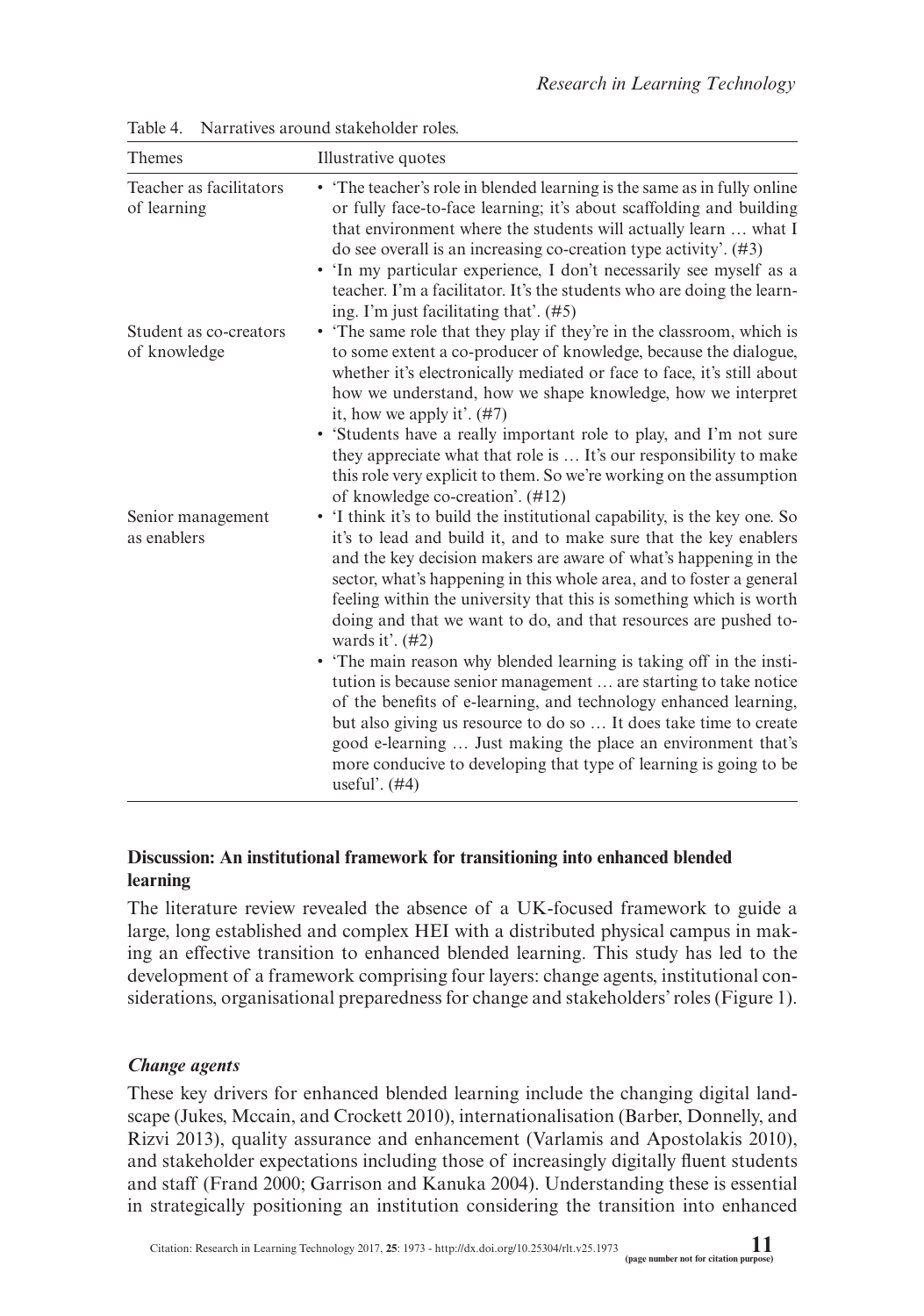blended learning. These key drivers also secure the commitment of stakeholders, especially senior management, in leading the desired change.

### *Institutional considerations*

The institutional considerations are derived from the findings on support needs and recommendations of good practice, and reuse elements of Khan's (2005) octagonal e-learning framework, reframing it for a UK HE context and focusing on campus-based blended learning. These dimensions overlap with considerations identified in the frameworks proposed by Te Kete Ipurangi (n.d.) and Graham, Woodfield, and Harrison (2013). Figure 2 summarises individual considerations within the six dimensions.

A supportive *institutional culture* is recognised as essential for successful educational change (Garrison and Kanuka 2004; Kezar and Eckel 2002). *Management and organisation* is seen as pivotal in providing institutional commitment and leadership (Garrison and Vaughan 2013) and strategic seed funding (Garrison and Kanuka 2004, Porter *et al.* 2014), incentivising staff through recognition and reward (Moskal, Dziuban and Hartman 2013; Porter *et al.* 2014), providing time for blended learning in the workload model (Garrison and Vaughan 2013; Porter *et al.* 2014), and continuing to evaluate the benefits of blended learning (Garrison and Kanuka 2004; Moskal, Dziuban and Hartman 2013; Porter *et al.* 2014).

The need for technological and pedagogical support is highlighted by Garrison and Kanuka (2004), Graham, Woodfield, and Harrison (2013), Moskal, Dziuban, and Hartman (2013) and Porter *et al*. (2014). Effective *Pedagogy* underpinning the use of technology to enhance student learning outcomes is essential (Porter *et al.* 2014). According to Taylor and Newton (2013), this requires upskilling staff and students in relation to digital literacies. The importance of having clear communication with students to manage expectations around blended learning is also emphasised, including clarity around the roles of learners and teachers (Garrison and Vaughan 2013; Porter *et al.* 2014; Quinn *et al.* 2012). In relation to *learning technology support*, Moskal, Dziuban, and Hartman (2013) highlighted the need for mid-level organisational capacity enabled by the recruitment of staff with expertise in learning technology and academic staff development, including instructional designers. Taylor and Newton (2013) advise clarity around the complementary roles of support staff to avoid confusion. Our study additionally identifies the need for distributed support within a coordinated hub-and-spoke model.

*Physical infrastructure* conveys an institutional philosophy or statement about its approaches to teaching and learning (Skill and Young 2002). The importance of a robust and reliable technical infrastructure is recognised to be critical in transitioning to enhanced blended learning (Garrison and Kanuka 2004; Moskal, Dziuba, and Hartman 2013; Quinn *et al.* 2012). Our study also highlighted the importance of TEAL spaces, seen to enhance student experience, engagement, collaboration and flexibility (Neill and Etheridge 2008). Finally, the *ethical/legal* dimension in our study verifies the findings of others. Ethical issues around learner diversity, geographic diversity and the digital divide were identified by Khan (2005), as well as legal or regulatory aspects such as privacy, plagiarism and copyright. The need for staff development about copyright and accessibility is also highlighted by Moskal, Dziuban, and Hartman (2013).

All these developments require careful change management, which requires examining the institution's preparedness for blended learning.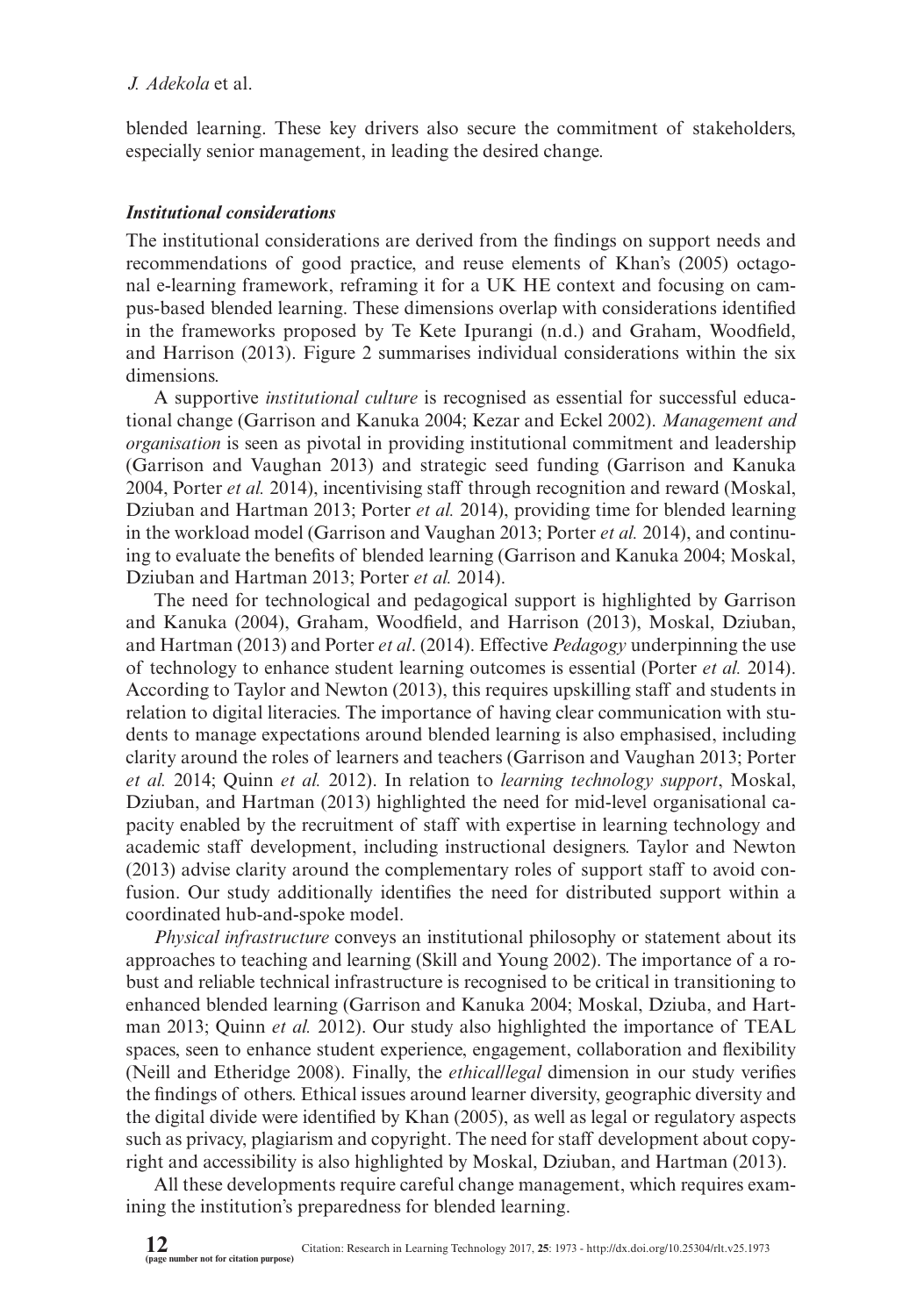### *Organisational preparedness for change*

Organisational preparedness requires the institution to reflect on its capability and readiness for change. Informed by the literature review and the interview findings, four key elements were identified: competence, commitment, communication and collaboration. Staff and students require competence to undertake the relevant tasks; digital literacies are critical. Stakeholder commitment is essential; commitment of staff may be secured by senior management effectively recognising and rewarding staff for engaging in educational innovation. Communication (to raise awareness of the possibilities of blended learning) and collaboration (e.g. peer learning and sharing of good practice between teachers, and staff–student partnership working) are also essential, and help secure student and staff commitment. The organisational readiness aspect of the framework overlaps to some extent with the change management framework by Quinn *et al.* (2012), which incorporates and cites Kotter's (2007) directional change framework.

### *Stakeholder roles*

At the heart of the framework are key stakeholders. Institutional alignment and regular dialogue between these stakeholders is critical in effecting institutional change towards enhanced blended learning (Moskal, Dziuban, and Hartman 2013).

### **Conclusions and implications**

Our study assesses one HEI's response to the changing digital landscape and its transition into enhanced blended learning, and argues that a holistic approach is required to enable a successful institutional transition into enhanced blended learning. A framework has been developed to guide HEIs, comprising four overall themes: an overview of change agents driving the move towards enhanced blended learning (the *why*), institutional considerations to address support needs (the *what*), processes that facilitate enhanced blended learning (the *how*) and stakeholder groups that should be involved in the transition (the *who*). Our findings echo and validate those of other studies in blended learning.

In terms of implementing this framework, discussions with the institutional team (which overlap with but do not exclusively represent the participants of this study) has led to the identification of 'anchor points' to help move the university forward to the enhanced blended learning stage. Proposed interventions, based on the framework, include more explicit guidelines for staff on blended learning design, a networking event for stakeholders to share experiences and expertise, and staff–student partnership working around blended course development.

#### **Acknowledgements**

The authors are indebted to the Quality Assurance Agency in Scotland for funding this research under the Enhancement Themes initiative (2014–17). We are also incredibly grateful to our study participants for their time and valuable insights regarding transitions to enhanced blended learning. We would also like to thank Professors Denis and Moira Fischbacher-Smith and Dr Angela Jaap for their constructive comments on a previous draft of this article.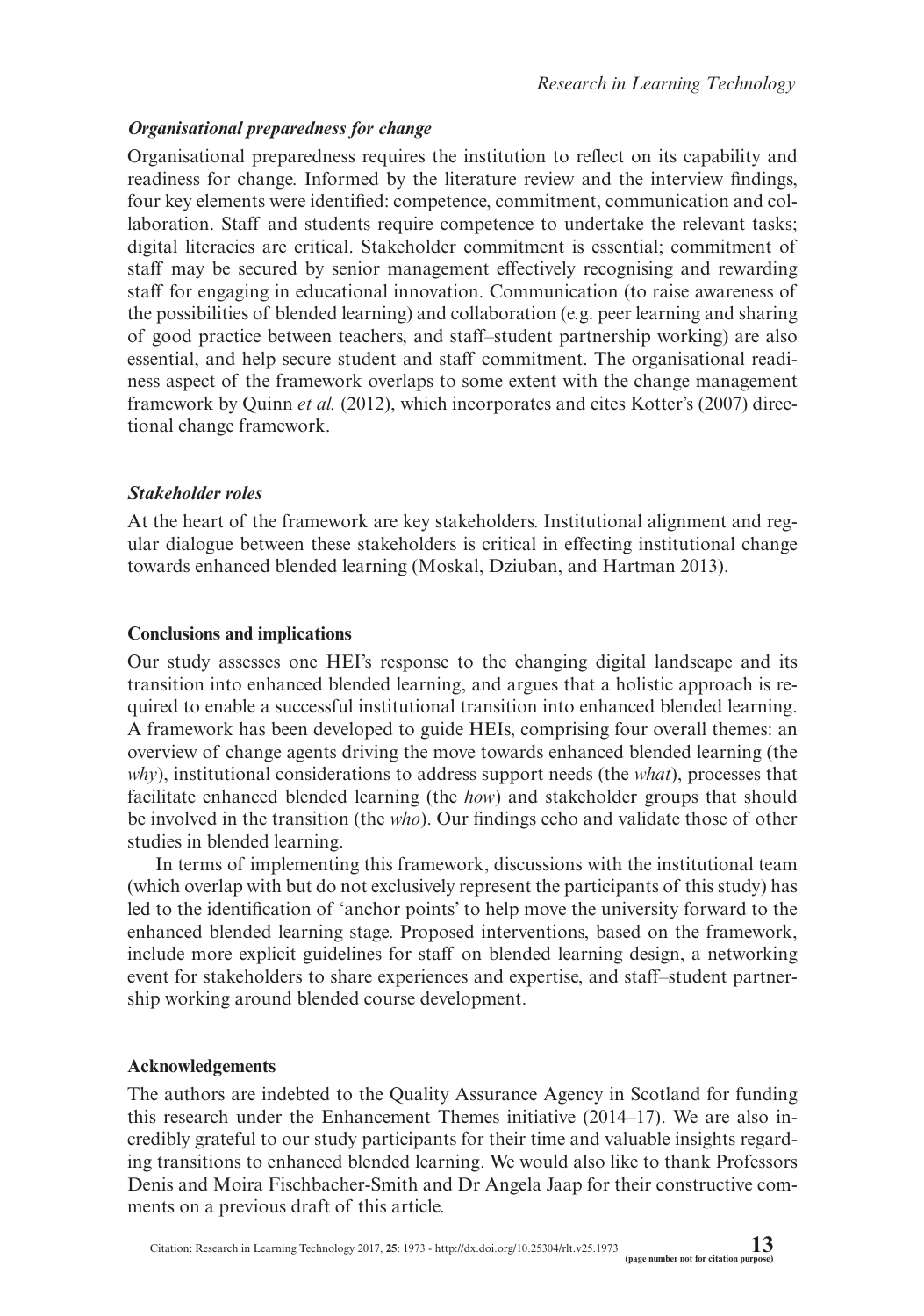#### **References**

- Adekola, J., Dale, V. H. M., Gardiner, K. & Fischbacher-Smith, M. (2017) 'Student transitions to blended learning; an institutional case study', *Journal of Perspectives in Applied Academic Practice*. 5(2), 58–65.
- Barber, M., Donnelly, K. & Rizvi, S. (2013) *An Avanlanche is Coming: Higher Education and the Revolution Ahead*, [online] Available at: [http://med.stanford.edu/smili/support/FINAL%20](http://med.stanford.edu/smili/support/FINAL%20Avalanche%20Paper%20110313%20(2).pdf) [Avalanche%20Paper%20110313%20\(2\).pdf](http://med.stanford.edu/smili/support/FINAL%20Avalanche%20Paper%20110313%20(2).pdf)
- Braun, V. & Clarke, V. (2006) 'Using thematic analysis in psychology', *Qualitative Research in Psychology*, vol. 3, pp. 77–101.
- Cohen, D. & Crabtree, B. (2006) *Semi-Structured Interviews*, [online] Available at: [http://www.](http://www.qualres.org/HomeSemi-3629.html) [qualres.org/HomeSemi-3629.html.](http://www.qualres.org/HomeSemi-3629.html)
- Concannon, F., Flynn, A. & Campbell, M. (2005) 'What campus-based students think about the quality and benefits of e-learning', *British Journal of Educational Technology*, vol. 36, no. 3, pp. 501–512.
- Fischbacher-Smith, D. (2016) 'Breaking bad? In search of a (softer) systems view of security ergonomics', *Security Journal*, vol. 29, no. 1, pp. 5–22.
- Frand, J. L. (2000) 'The information-age mindset changes in students and implications for higher education', *Educause Review*, vol. 35, no. 5, pp. 14–24.
- Gardiner, K. (2015) 'Reasons to be open embracing the digital landscape', *Paper presented at the Association for Learning Technology Conference (ALT-C)*, 8–10 Sep., 2015.
- Garrison, D. R. & Kanuka, H. (2004) 'Blended learning: Uncovering its transformative potential in higher education', *The Internet and Higher Education*, vol. 7, no. 2, pp. 95–105.
- Garrison, D. R. & Vaughan, N. D. (2013) 'Institutional change and leadership associated with blended learning innovation: Two case studies', *The Internet and Higher Education*, vol. 18, pp. 24–28.
- Gordon, N. (2014) *Flexible pedagogies: technology enhanced learning*, [online] Available at: <https://www.heacademy.ac.uk/flexible-pedagogies-technology-enhanced-learning>
- Graham, C. R., Woodfield, W. & Harrison, J. B. (2013) 'A framework for institutional adoption and implementation of blended learning in higher education', *The Internet and Higher Education*, vol. 18, pp. 4–14.
- Halverson, L. R., Graham, C. R., Spring, K. J. & Drysdale, J. S. (2012) 'An analysis of high impact scholarship and publication trends in blended learning', *Distance Education*, vol. 33, no. 3, pp. 381–413.
- Jukes, I., Mccain, T. & Crockett, L. (2010) *Understanding the Digital Generation: Teaching and Learning in the New Digital Landscape*, Corwin Press.
- Kennedy, G., Judd, T., Churchward, A., Gray, K. & Krause, K.-L. (2008) 'First year students' experiences with technology: Are they really digital natives?', *Australasian Journal of Educational Technology*, vol. 24, no. 1, pp. 108–122.
- Kezar, A. J. & Eckel, P. D. (2002) 'The effect of institutional culture on change strategies in higher education: Universal principles or culturally responsive concepts?', *The Journal of Higher Education*, vol. 73, no. 4, pp. 435–460.
- Khan, B. H. (2005) *Managing e-Learning: Design, Delivery, Implementation, and Evaluation*, IGI Global.
- Kirschner, P. A. & Van Merriënboer, J. J. G. (2013) 'Do learners really know best? Urban legends in education', *Educational Psychologist*, vol. 48, no. 3, pp. 169–183.
- Kotter, J. (2007). Leading change: Why transformation efforts fail. Harvard Business Review, 1 January, 96–103. [http://hbr.org/product/leading-change-why-transformation-efforts](http://hbr.org/product/leading-change-why-transformation-efforts-failhar/an/R0701J-PDF-ENG)[failhar/an/R0701J-PDF-ENG;](http://hbr.org/product/leading-change-why-transformation-efforts-failhar/an/R0701J-PDF-ENG) [http://www.stratafrica.com/media/2a8f73ccf40110beffff-](http://www.stratafrica.com/media/2a8f73ccf40110beffff80be7f000101.pdf)[80be7f000101.pdf](http://www.stratafrica.com/media/2a8f73ccf40110beffff80be7f000101.pdf)
- Margaryan, A., Littlejohn, A. & Vojt, G. (2011) 'Are digital natives a myth or reality? University students' use of digital technologies', *Computers & Education*, vol. 56, vol. 2, pp. 429–440.
- Marshall, S. (2011) 'Change, technology and higher education: Are universities capable of organisational change?', *Journal of Asynchronous Learning Networks*, vol. 15, no. 4**,** pp. 22–34.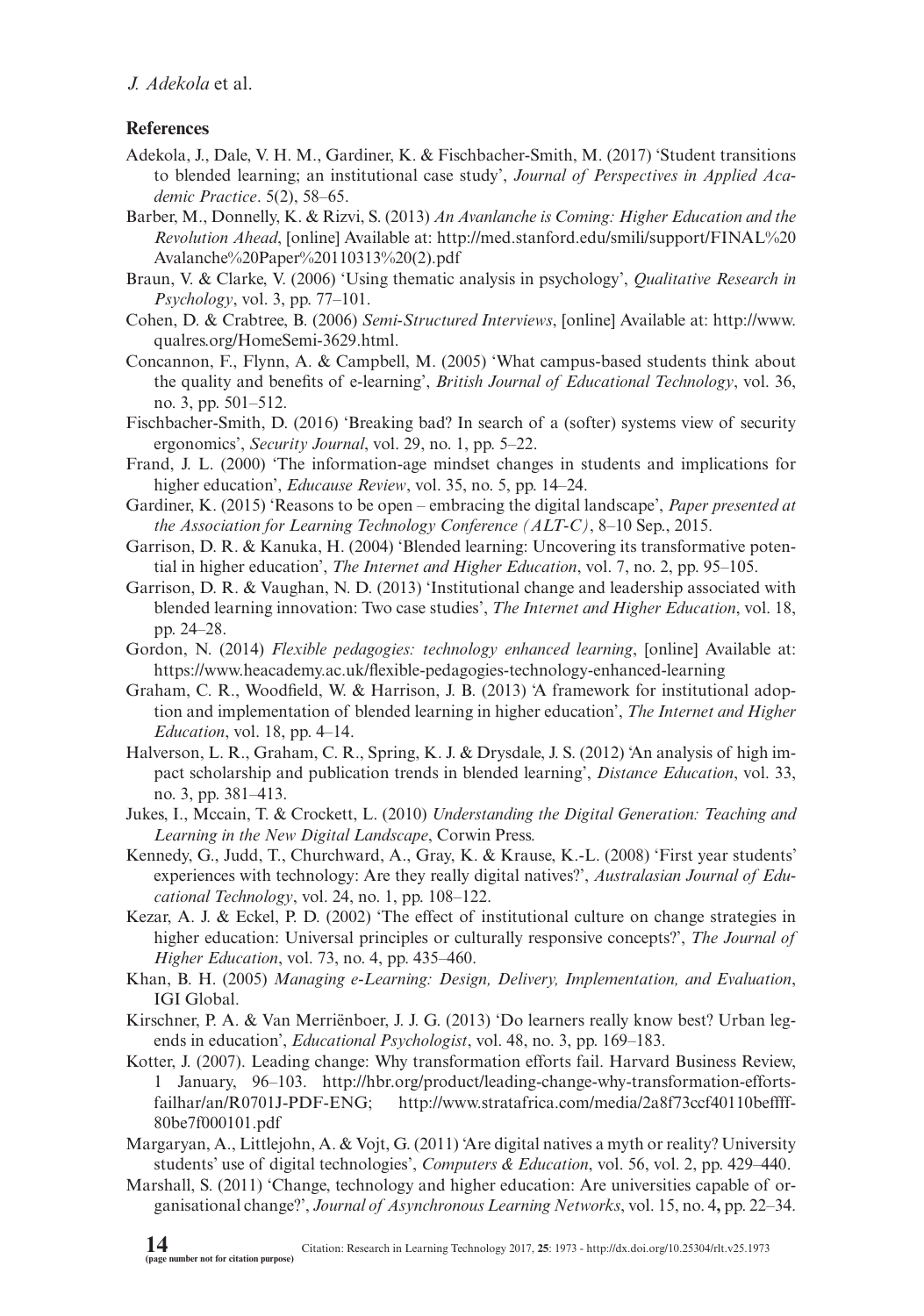- Moskal, P., Dziuban, C. & Hartman, J. (2013) 'Blended learning: a dangerous idea?', *The Internet and Higher Education*, vol. 18, no.7, pp. 15–23.
- Neill, S. & Etheridge, R. (2008) 'Flexible learning spaces: the integration of pedagogy, physical design, and instructional technology', *Marketing Education Review*, vol. 18, no. 1, pp. 47–53.
- Popovich, C. J. & Neel, R. E. (2005) 'Characteristics of distance education programs at accredited business schools', *American Journal of Distance Education*, vol. 19, no. 4, pp. 229–240.
- Porter, W. W., Graham, C. R., Spring, K. A. & Welch, K. R. (2014) 'Blended learning in higher education: Institutional adoption and implementation', *Computers & Education* vol. 75, pp. 185–195.
- Quinn, D., Amer, Y., Lonie, A., Blackmore, K., Thompson, L. & Pettigrove, M. (2012) 'Leading change: applying change management approaches to engage students in blended learning', *Australasian Journal of Educational Technology*, vol. 28, no. 1, pp. 16–29.
- Skill, T. D. & Young, B. A. (2002) 'Embracing the hybrid model: working at the intersections of virtual and physical learning spaces', *New Directions for Teaching and learning*, vol. 92, pp. 23–32.
- Stacey, E. & Gerbic, P. (2006) 'Teaching for blended learning', in *Education for the 21st Century – Impact of ICT and Digital Resources: IFIP 19th World Computer Congress, TC-3, Education*, eds D. Kumar & J. Turner, August 21–24, 2006, Santiago, Chile, Springer US, Boston, MA, pp. 225–234.
- Taylor, J. A. & Newton, D. (2013) 'Beyond blended learning: a case study of institutional change at an Australian regional university', *The Internet and Higher Education*, vol. 18, pp. 54–60.
- Te Kete Ipurangi (n.d.) *E-learning Planning Framework*, [online] Available at: [http://elearning.](https://www.heacademy.ac.uk/flexible-pedagogies-technology-enhanced-learning) [tki.org.nz/Professional-learning/e-Learning-Planning-Framework](https://www.heacademy.ac.uk/flexible-pedagogies-technology-enhanced-learning)
- University of Glasgow (2015) *University Strategy 2015–2020*, [online] Available at: [http://www.](http://www.gla.ac.uk/about/strategy) [gla.ac.uk/about/strategy/](http://www.gla.ac.uk/about/strategy)
- Varlamis, I. & Apostolakis, I. (2010) 'A framework for the quality assurance of blended e-learning communities', in *Knowledge-based and Intelligent Information and Engineering Systems*, vol. 6278, eds R. Setchi, I. Jordanov, R. Howlett & L. Jain, Springer, Berlin, pp. 23–32.